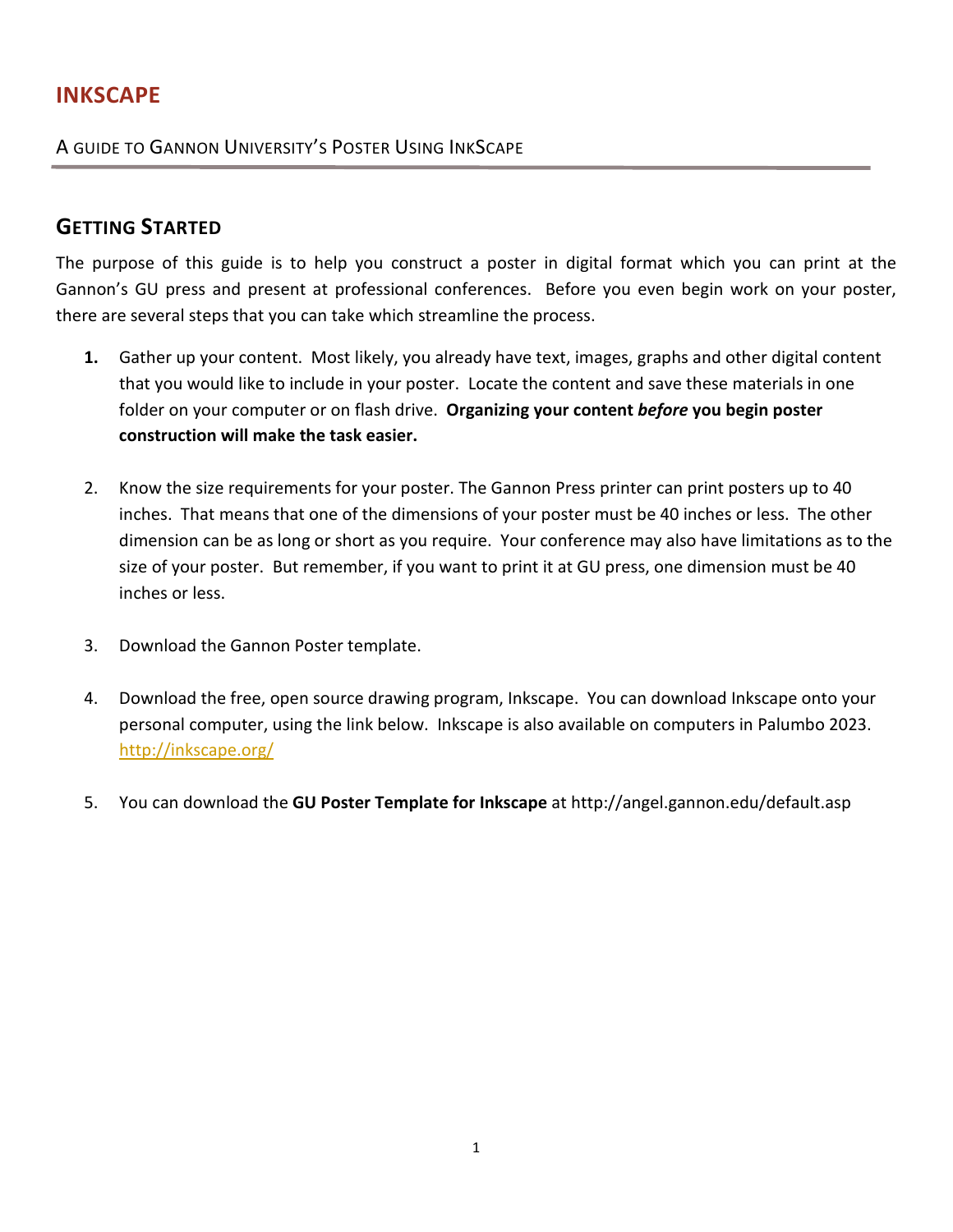# **SETTING UP YOUR DOCUMENT**

- 1. Open the Gannon Poster Template using Inkscape.
	- a. Go to **File**
	- b. Click on **Open**
	- c. Click **New\_Poster\_Template.svg**



- 2. Save the Inkscape Gannon Poster Template under a new name.
	- d. Go to **File**
	- e. Click on **Save As…**
	- f. Click **New\_New.svg** (Notice the File extension

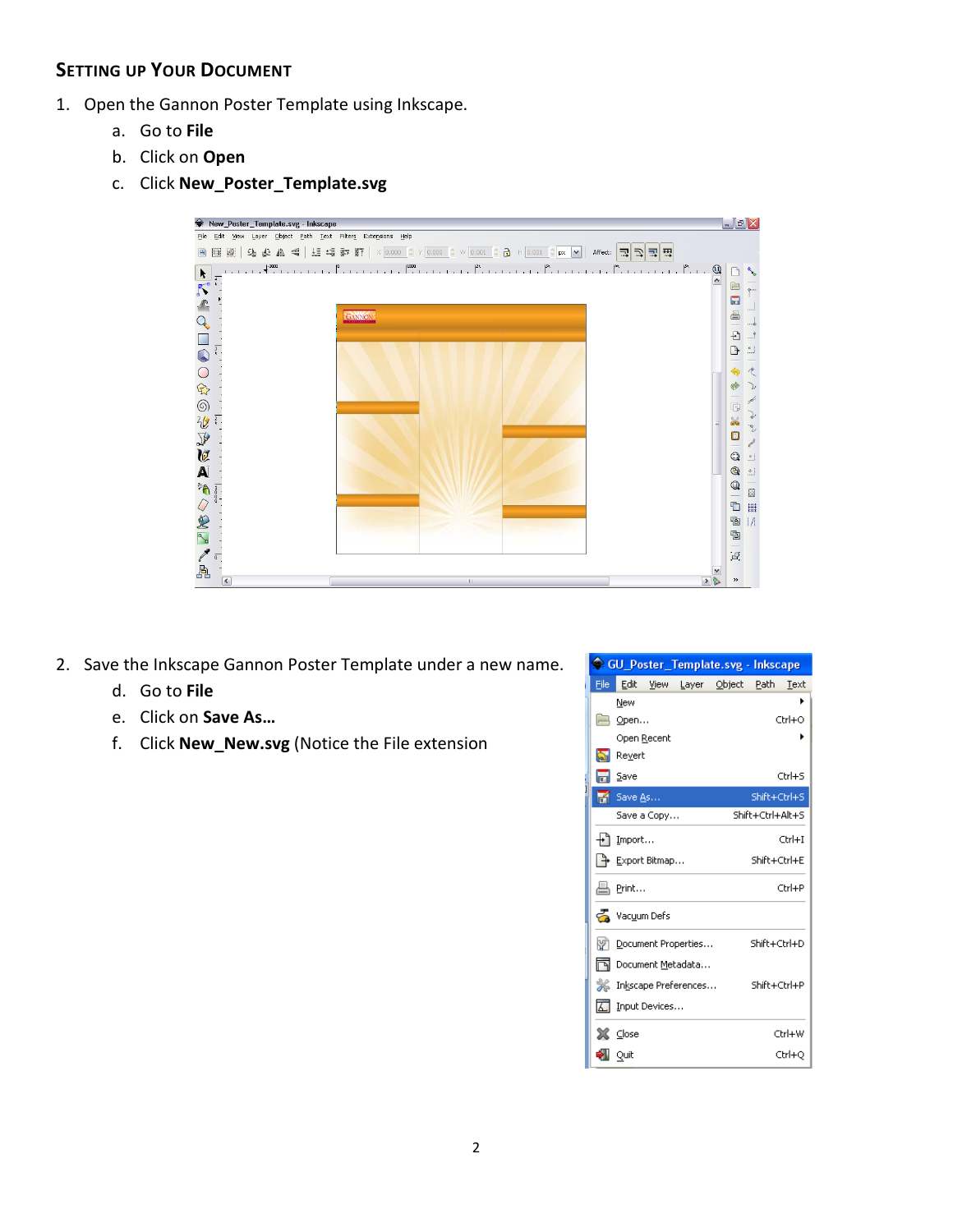3. Take a moment to notice the set-up. The tools that you will use most frequently are located in the tool bar on the left side of the screen and in the drop-down menus across the top of the screen.

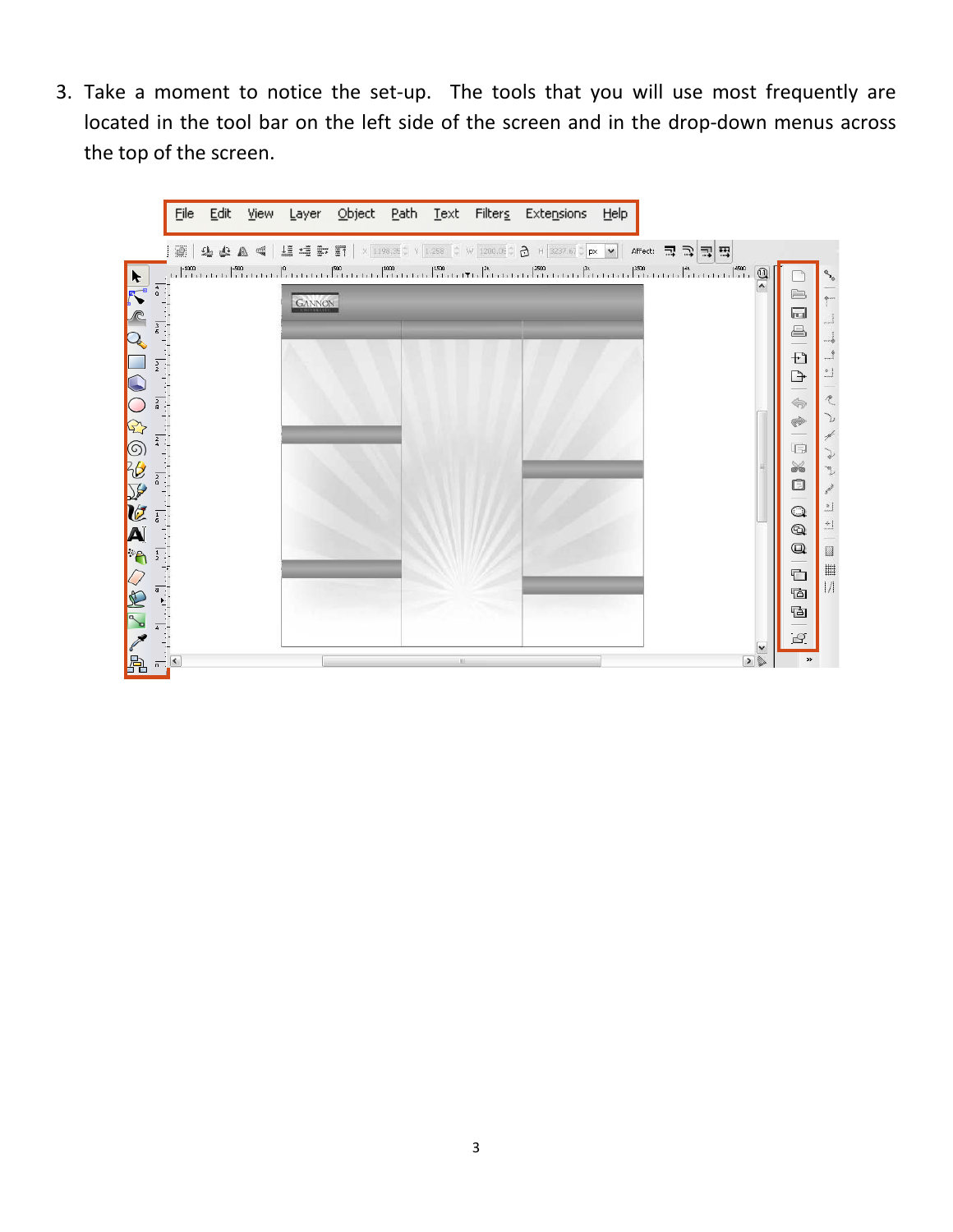- 4. Now click on the File menu >> Document Properties. Notice that the poster template has a height of 40 inches and a width of 40 inches. You can use adjust **ONE AND ONLY ONE** of these dimensions to exceed 40 inches. Use the menus on the right side of **the Document Properties** window to change the units of measurement to inches, if necessary.
	- a. Go to **File**
	- b. Click on **Document Properties**
	- c. Make the changes as needed
	- d. Once you have set the dimensions and units you need, **Close** the Document Properties Window

|               |                                                           | C Document Properties (Shift+Ctrl+D)              |                   |                |                                           |                            |  |
|---------------|-----------------------------------------------------------|---------------------------------------------------|-------------------|----------------|-------------------------------------------|----------------------------|--|
|               | p Document Properties (Shift+Ctrl+D)<br>$\boxtimes$<br> ■ |                                                   |                   |                |                                           |                            |  |
|               |                                                           | Page Guides Grids Snap Color Management Scripting |                   |                |                                           |                            |  |
| General       |                                                           |                                                   |                   |                | Background: 00000000000000000000000000000 | Default units:<br>in.<br>v |  |
|               | Page Size                                                 |                                                   |                   |                |                                           |                            |  |
|               | A4                                                        | 210.0 x 297.0 mm                                  |                   |                |                                           |                            |  |
|               | US Letter                                                 | $8.5 \times 11.0$ in                              |                   |                |                                           |                            |  |
|               | US Legal                                                  | $8.5 \times 14.0$ in                              |                   |                |                                           |                            |  |
|               | US Executive                                              | $7.2 \times 10.5$ in                              |                   |                |                                           |                            |  |
|               | Orientation:                                              |                                                   |                   |                |                                           | ⊙ Portrait ○ Landscape     |  |
|               | -Custom size                                              |                                                   | Width:<br>Height: | 40.00<br>40.00 |                                           | Units:<br>l in<br>v        |  |
|               | El Resize page to content                                 |                                                   |                   |                |                                           |                            |  |
| <b>Border</b> |                                                           |                                                   |                   |                |                                           |                            |  |
|               | ☑<br>Show page border                                     |                                                   |                   |                |                                           |                            |  |
|               | Border on top of drawing<br>罓                             |                                                   |                   |                |                                           |                            |  |
|               | Show border shadow<br>ш                                   |                                                   |                   |                |                                           |                            |  |
|               |                                                           |                                                   |                   | Border color:  |                                           |                            |  |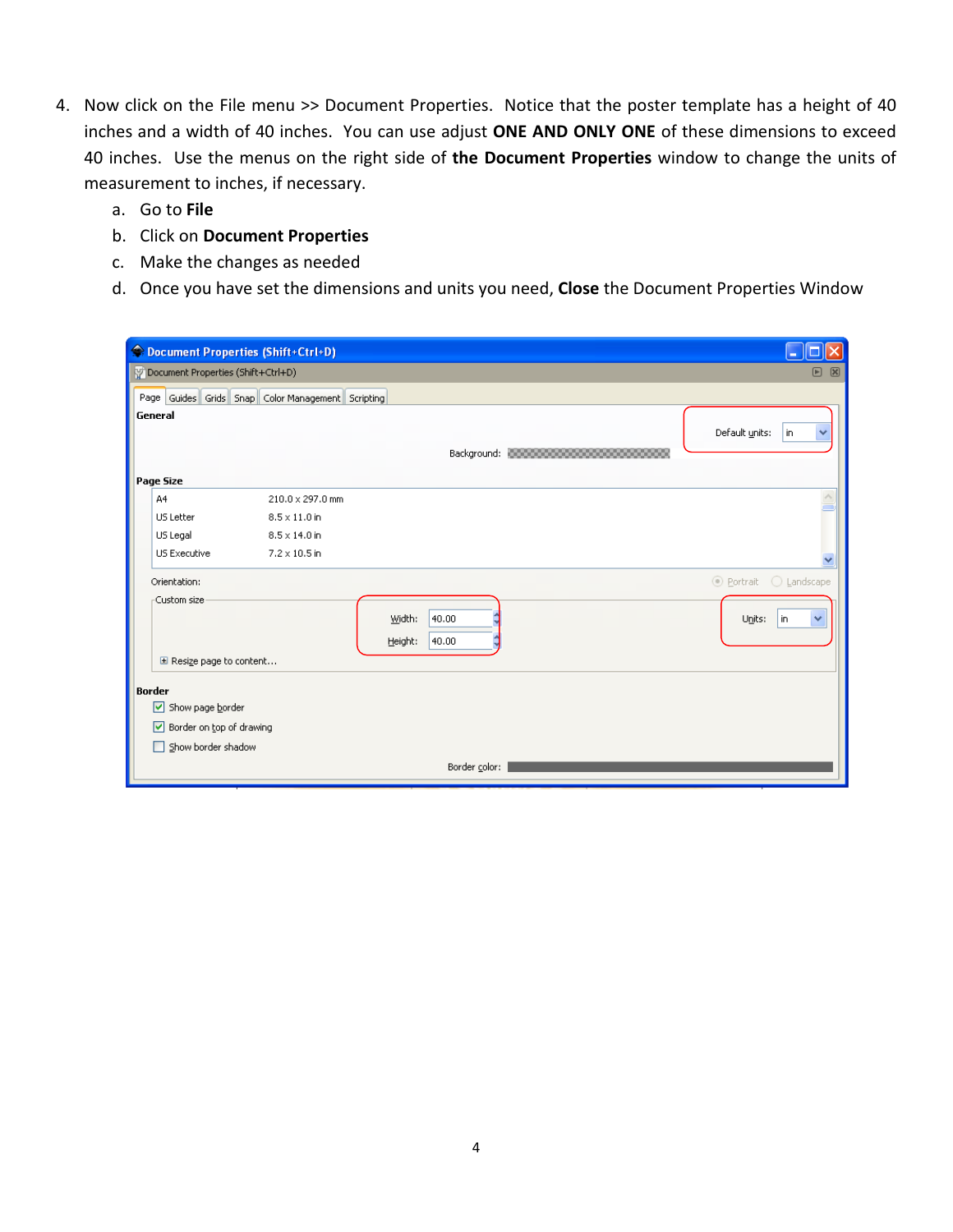#### **Working with Layers**

The **Layers feature** allows you to control your poster content easily. It is important to keep all of the same type of content in the same layer. Notice that the poster template already has 2 layers: **Bkgrnd & Header** and **Boxes.**

- The first layer in the list contains the box which is arranged in three columns. This layer is unlocked, which means you cannot edit the size and shape of the boxes.
- The second layer contains the rays which form the background of the poster and the header box for the poster title. This layer is locked, which means it is not available for editing.

To create your own layers:

- a. Click on the **Layers Menu**
- b. Select **Layers** from the menu that appears.
- c. Notice that the **Layers Panel** will open on your screen.
- d. Use the **+ button** in the Layers window to add additional layers for each type of content you plan to add to your poster. For instance, you may want to add a Text layer, Images layer, and Graphs layer.

| Layers (Shift+Ctrl+L)<br>╔<br>⊠                          | Layers (Shift+Ctrl+L)<br>$\boxtimes$<br>▣    |
|----------------------------------------------------------|----------------------------------------------|
| $\triangle$<br>当<br>යි<br><b>Boxes</b>                   | 迷<br>යි<br>Text                              |
| $\equiv$<br>♨<br>$\boldsymbol{\Theta}$<br>Bkgrd & Header | ♨<br>Ъ<br>Boxes                              |
| ╬                                                        | ♨<br>$\boldsymbol{\Theta}$<br>Bkgrd & Header |
| Blend mode:<br>Normal<br>٧                               |                                              |
| Opacity, %<br>$100.0 \frac{2}{5}$                        |                                              |
|                                                          | ╬                                            |
|                                                          | Blend mode:<br>Normal<br>$\checkmark$        |
|                                                          | Opacity, %                                   |
|                                                          | 100.0<br>û                                   |
|                                                          | Add Layer<br>×                               |
|                                                          | Images<br>Layer name:                        |
|                                                          | Above current<br>Position:<br>٧              |
|                                                          | Cancel<br>Add                                |

**Notes:** As you add content to your poster, you will want to be sure that you have selected the appropriate layer in the Layers window.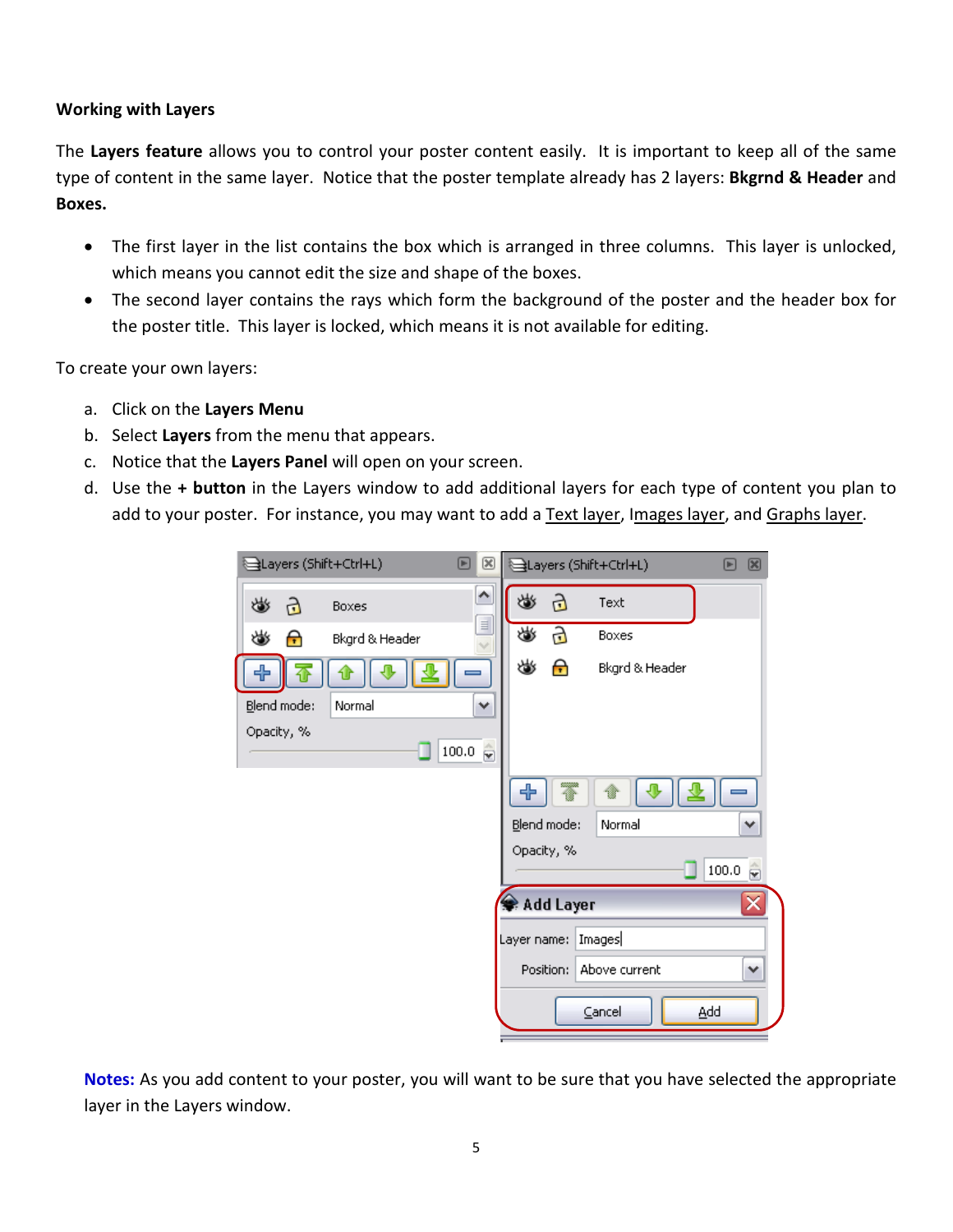#### **Using the Zoom Feature**

Use the view menu to zoom in and out. One of the challenges with working with a large format document is that at times you need to see the whole document and at times you need a close up view of just the section you are working on. The view menu allows you to see your poster both ways. Click on View at the top of your screen, then select Zoom from the menu.

Notice that you can **Zoom in** and **Zoom out** on your view of your poster. Also helpful is **Selection**. This option will zoom to the object you selected on your poster. **Page** will return you to a whole-page view of your poster. Practice zooming in and out of your poster and zooming to selections. This skill will make poster construction much easier.

Now that you have your document set up, the next sections will guide you as you add content to your poster.

- **a.** Click on the **View Menu**
- b. Select **Zoom**

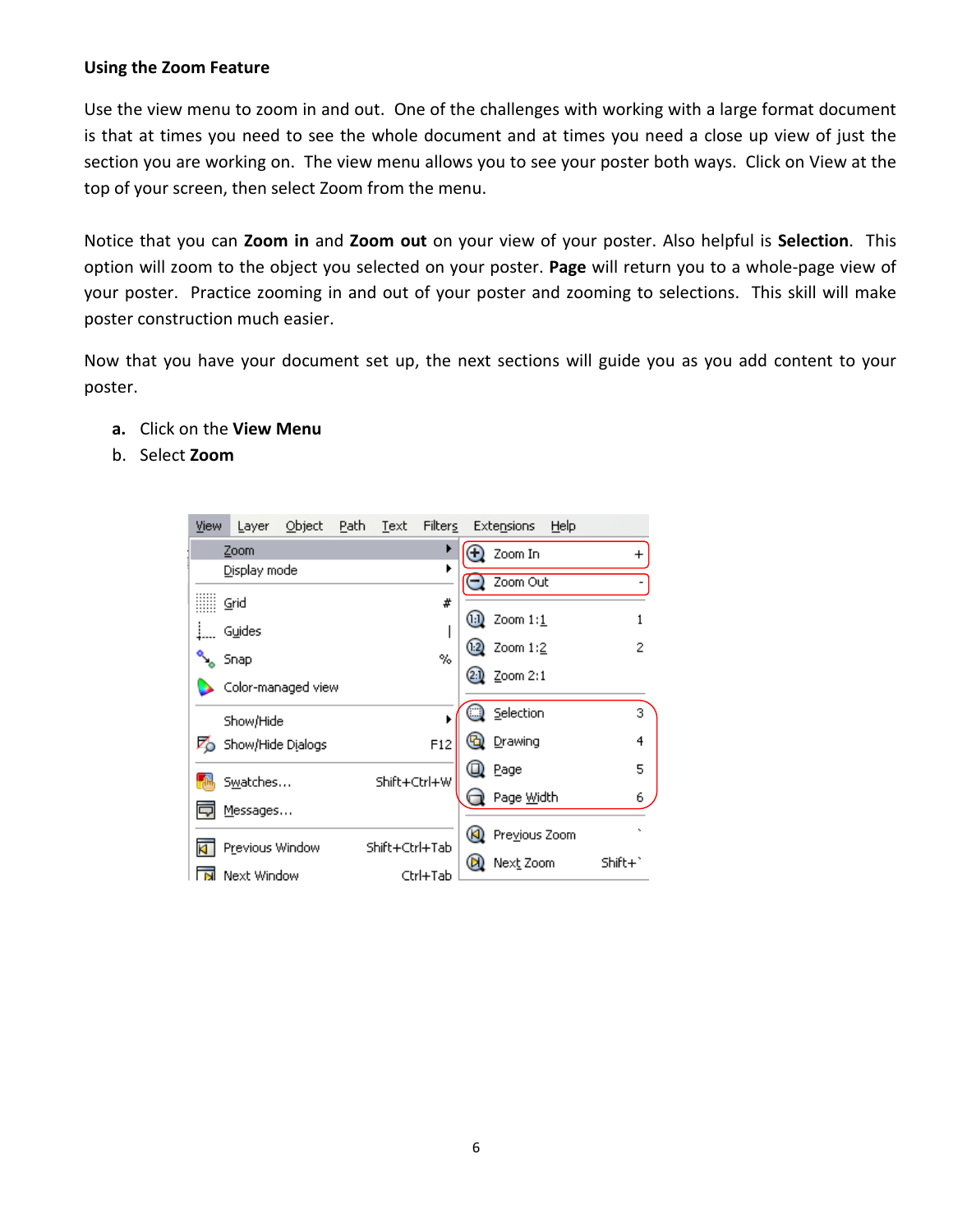# **WORKING WITH TEXT**

In order to add text to the poster, you will first want to click on the Text layer that you added to Layers menu in the previous section.



K

Now, select the **text tool** from the toolbar on the left side of the screen. Place your cursor on the poster where you would like to add text, then click and drag to add a text box. A cursor will appear in the box. Begin typing to enter text into the box. Notice that you now have a text editor menu

which allows you to format your text.





When finished typing, click on the arrow (the **selection tool**) in the left-hand tool bar.



Notice that the text box now has blue arrows around it. You can now use your mouse to drag –and-drop to change the text's location.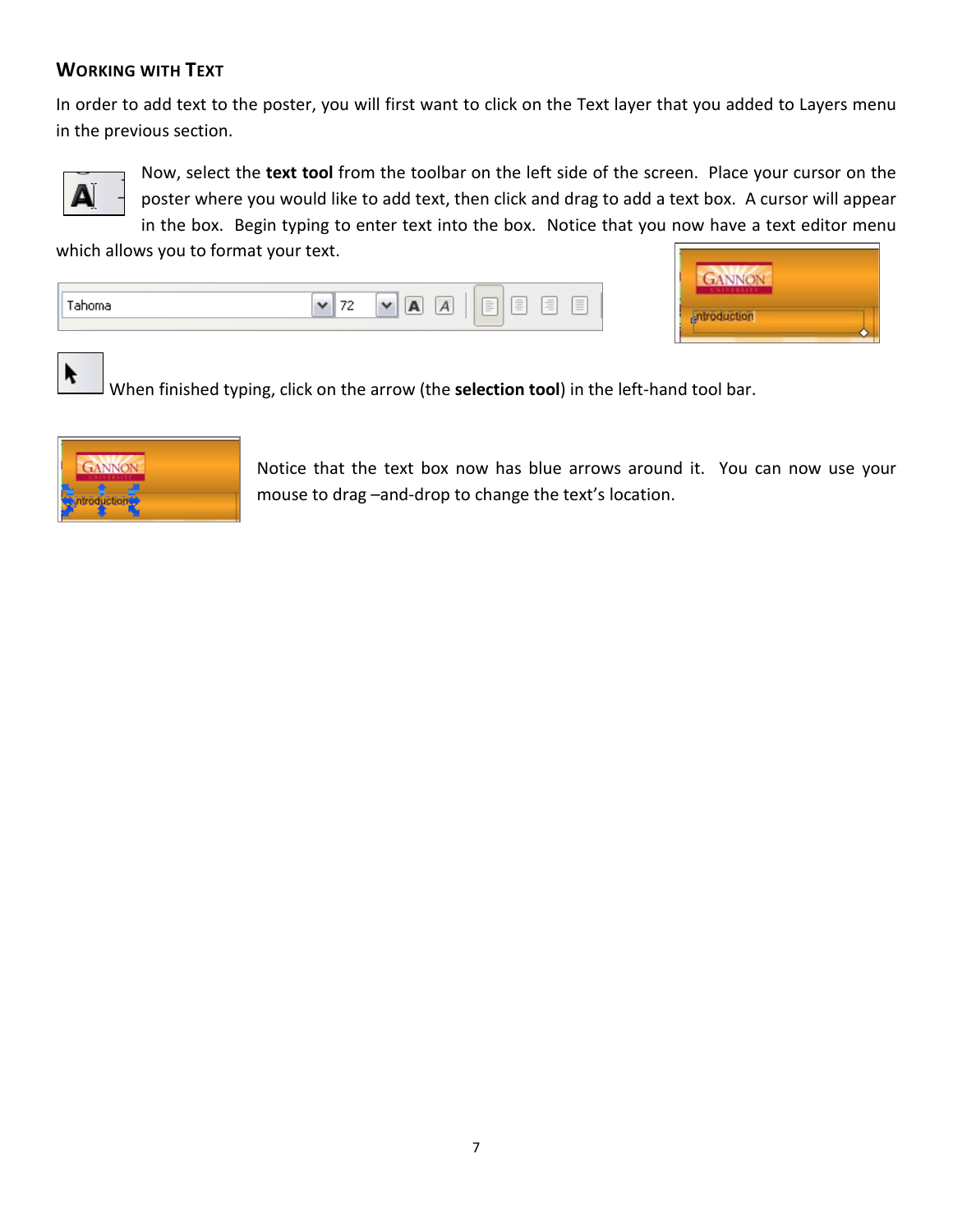#### **Copy and Paste from a Word Document**

You can also **copy and paste text from a Word document** into your poster. However, text from a Word document or PowerPoint slide must first be transferred through Notepad to remove unnecessary formatting. The process is not too difficult:

- 1. Click on the **text editor tool**  $\boxed{\mathbf{A}^{\mathsf{T}}}$
- 2. Click and drag your mouse to create a text box on the poster.
- 3. Open the Word Document containing the desired text. Highlight the text and choose Copy.
- 4. Open your computer's Notepad
	- a. Go to the **Start Menu**
	- b. Click on **Programs**
	- c. Click **Accessories**
	- d. Select **Notepad**
- 5. Paste your text into Notepad.
- 6. Highlight the text in Notepad, Choose Copy.
- 7. Return to the poster, right-click in the textbox that you made and choose paste.



|           | <b>Introduction</b>                                                                                                                                                                                                                                                                                                                                                                                                                                                                                                                                                                                                              |
|-----------|----------------------------------------------------------------------------------------------------------------------------------------------------------------------------------------------------------------------------------------------------------------------------------------------------------------------------------------------------------------------------------------------------------------------------------------------------------------------------------------------------------------------------------------------------------------------------------------------------------------------------------|
|           | with the visit meth in chart share did. One is the<br>challenges with working with a large format document is that<br>or fires you need to see the whole document and at times.<br>you need a close up year of just the section you are working<br>on. The view menu allows you to see your poster both ways.<br>Dick on View at the top of your screen, then select Zoom.<br>from the menu. Notice that you can Zoom in and Zoom out or<br>your view of your poster. Also height is Selection. This<br>asson will goots to the object you selected on your poster.<br>Page will return you to a whole-page view of your poster. |
| nd choose | Tractice asserting in and suit of your poster and zooming to<br>selections. This skill will make poster construction much<br>185 KK                                                                                                                                                                                                                                                                                                                                                                                                                                                                                              |

Untitled - Notepad

File Edit Format View Help

ictice zooming in and out of your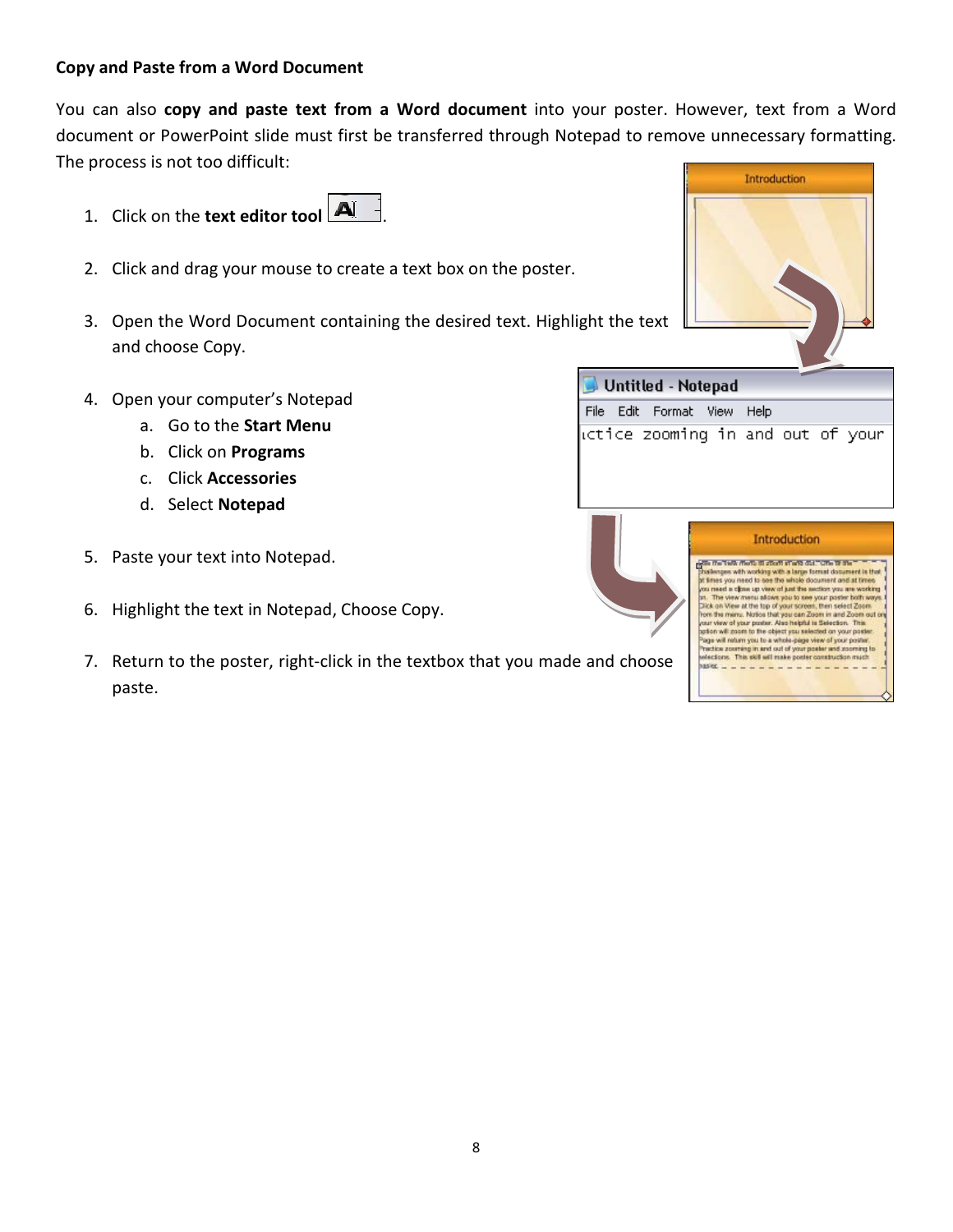## **WORKING WITH IMAGES**

Images are important elements which can add interest to your poster.

- 1. From the Layers menu (Layer >>Layers), click on the Images Layer that you made in the Setting Up your Document section. Visit that section of this handout if you need to make an Images layer.
- 2. With the **Images layer** selected,
	- a. Click on the **File menu** at the top the screen,
	- b. Select **Import** from the menu that appears.
	- c. Use the dialog box to navigate to the image you want to add to your poster.
	- d. Click **Open.**
	- e. In the window that appears, make sure that **embed** is selected,
	- f. Then click OK.
	- g. Use the **Selection tool** to move the picture into position.
	- h. Notice the picture has several arrows long its border. Click and drag the corner arrows to resize the picture.

| # jpeg GDK pixbuf Input                                                                                                                      |               |  |  |
|----------------------------------------------------------------------------------------------------------------------------------------------|---------------|--|--|
| Link or embed image:                                                                                                                         | $\odot$ embed |  |  |
|                                                                                                                                              | link          |  |  |
| Embed results in stand-alone, larger SVG files.<br>Link references a file outside this SVG document<br>and all files must be moved together. |               |  |  |
| Cancel                                                                                                                                       |               |  |  |



## **WORKING WITH GRAPHICS**

Graphs and tables are easy to bring into Inkscape, if you first create them in Word or PowerPoint.

- 1. From the Layers menu (Layer >>Layers), click on the Graphs & tables Layer that you made in the Setting Up your Document section. Visit that section of this handout if you need to make a Graph & table layer.
- 2. Open up the Word document that contains the desired table or graph.
- 3. Highlight the **graph or table**. Right-click and choose Copy.
- 4. Return to the poster.
- 5. Click on **Edit** and **Paste** the graph or table in the Poster.
- 6. Click on **Edit**, then **Paste** or **Right-click** and choose **Paste**.
- 7. Use the corner arrows to re-size the table or graph.

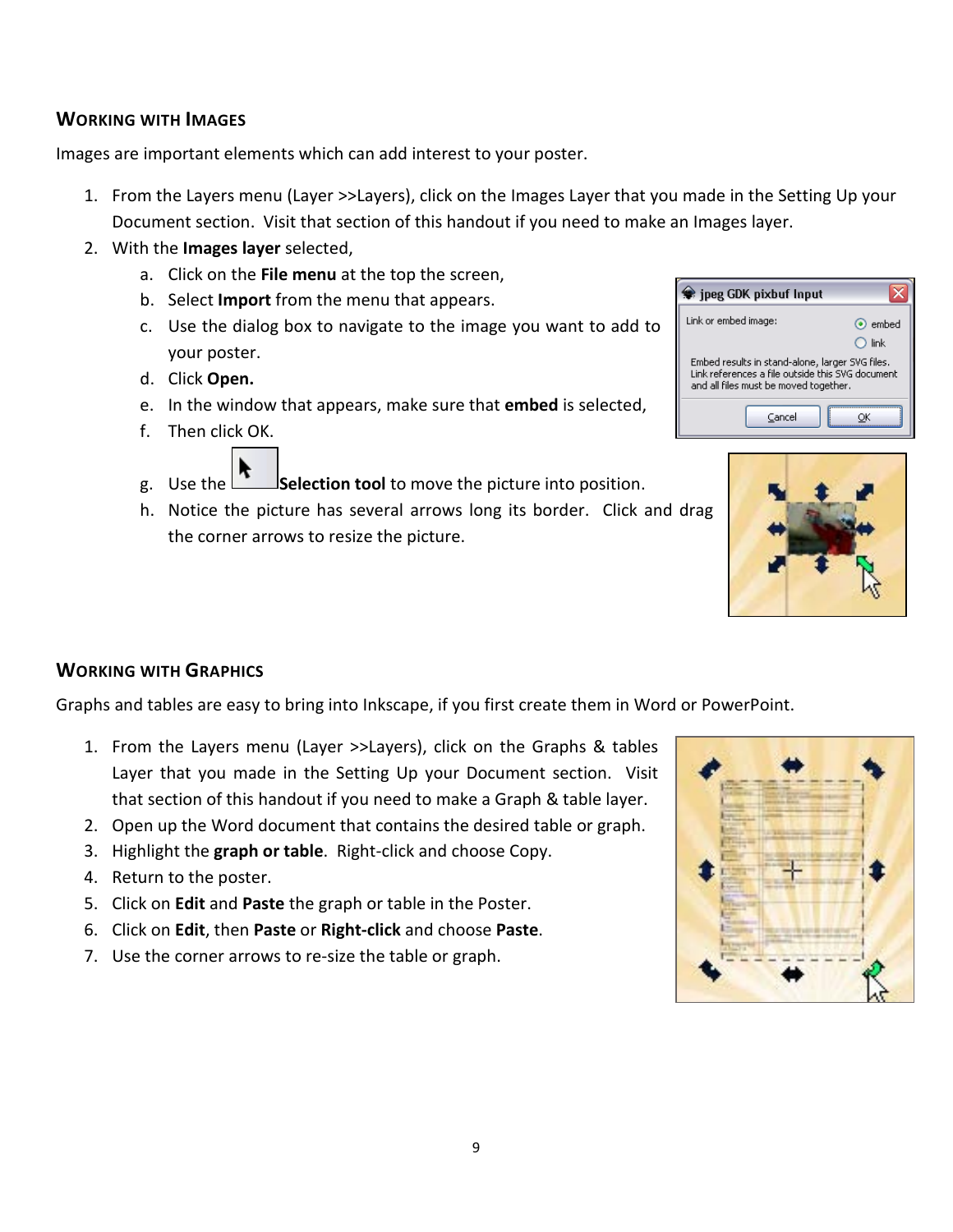## **WORKING WITH SHAPES AND COLOR**

#### **Editing the existing boxes**

The template contains several pre-made boxes. You can easily edit the size, position and color of these boxes. If you do not have the Layers menu open, please open it now.

- a. Click on the **Layer menu** on the top of the screen
- b. Then click on **Layers**
- c. Locate the **Boxes layer** in the menu.
- d. The **lock icon** in this layer is in the closed position.
- e. Click on it to **open** and make this layer editable.
- f. When working with shapes, you will also need the Fill and Stroke menu.
- g. You can open this menu by clicking on **Object** at the top of the screen and selecting **Fill and Stroke**.

| $\boxtimes$<br>Layers (Shift+Ctrl+L)<br>E |    |   | Fill and Stroke (Shift+Ctrl+F) |  | ▣<br>$\boxtimes$ |                             |              |
|-------------------------------------------|----|---|--------------------------------|--|------------------|-----------------------------|--------------|
|                                           |    |   |                                |  | Fill             | Stroke paint Etheroke style |              |
|                                           | 幽  | ₫ | Text                           |  | Width: 4.000     | ₿<br>px                     |              |
|                                           | ♨  | ₫ | Graphs & tables                |  | Join:            |                             |              |
|                                           | ₩  | ₫ | Images                         |  | Miter limit:     | ₿<br>4.00                   |              |
|                                           | ৬১ | ට | Boxes                          |  | Cap:             |                             |              |
|                                           | ری | Ħ | Bkgrd & Header                 |  | Dashes:          | $\ 0.00$<br>٧               | 싄            |
|                                           |    |   |                                |  | Start Markers:   | None                        | $\checkmark$ |
|                                           |    |   |                                |  | Mid Markers:     | None                        | v            |
|                                           |    |   |                                |  | End Markers:     | None                        | $\checkmark$ |
|                                           |    |   |                                |  | Blur:            |                             | Ģ<br>0.0     |
|                                           |    |   |                                |  | Opacity, %       |                             |              |
|                                           |    |   |                                |  |                  |                             | 100.0<br>ŵ   |

**To change the position and size of a box**, use the selection tool to click on and drag it to its desired location. Use the arrows along the box's edge to re-size it, if necessary.

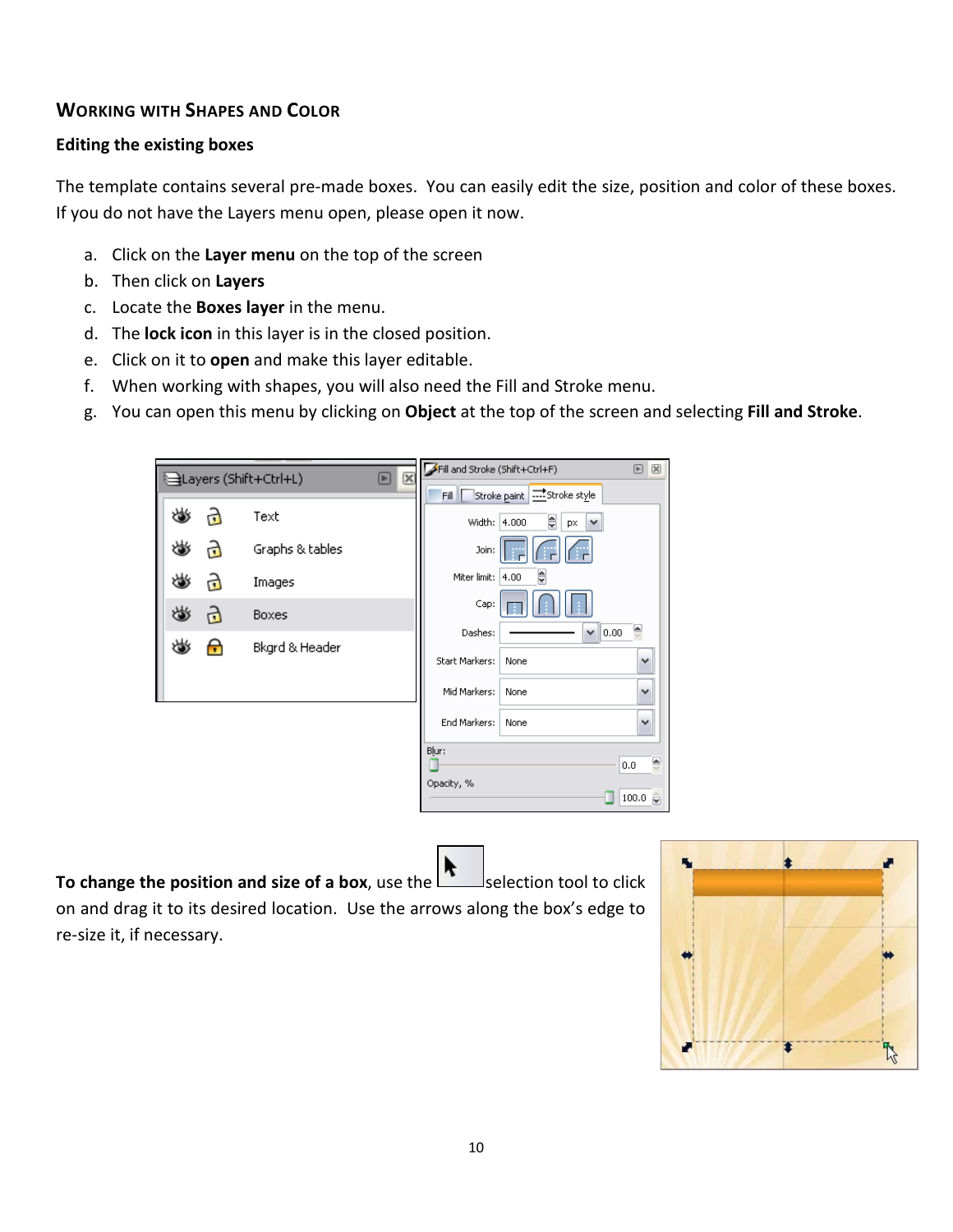**To change the color of either the section header or the outline of the box :**

- a. First right-click on the object, then select **Ungroup** (**Group** and **Ungroup** are located in the **Object Menu**)
- b. This separates the section header from the box.
- c. Now you can change the color of either object.
- d. Click on the section header, then **click** on the desired color in the palette along the bottom of the screen to change the object's fill.
- e. **Shift + click** on a color to change the color of the **shape's outline**.



#### **Adding your own shapes**

There are a variety of tools in the menu that you can use to add your own custom shapes to your poster.